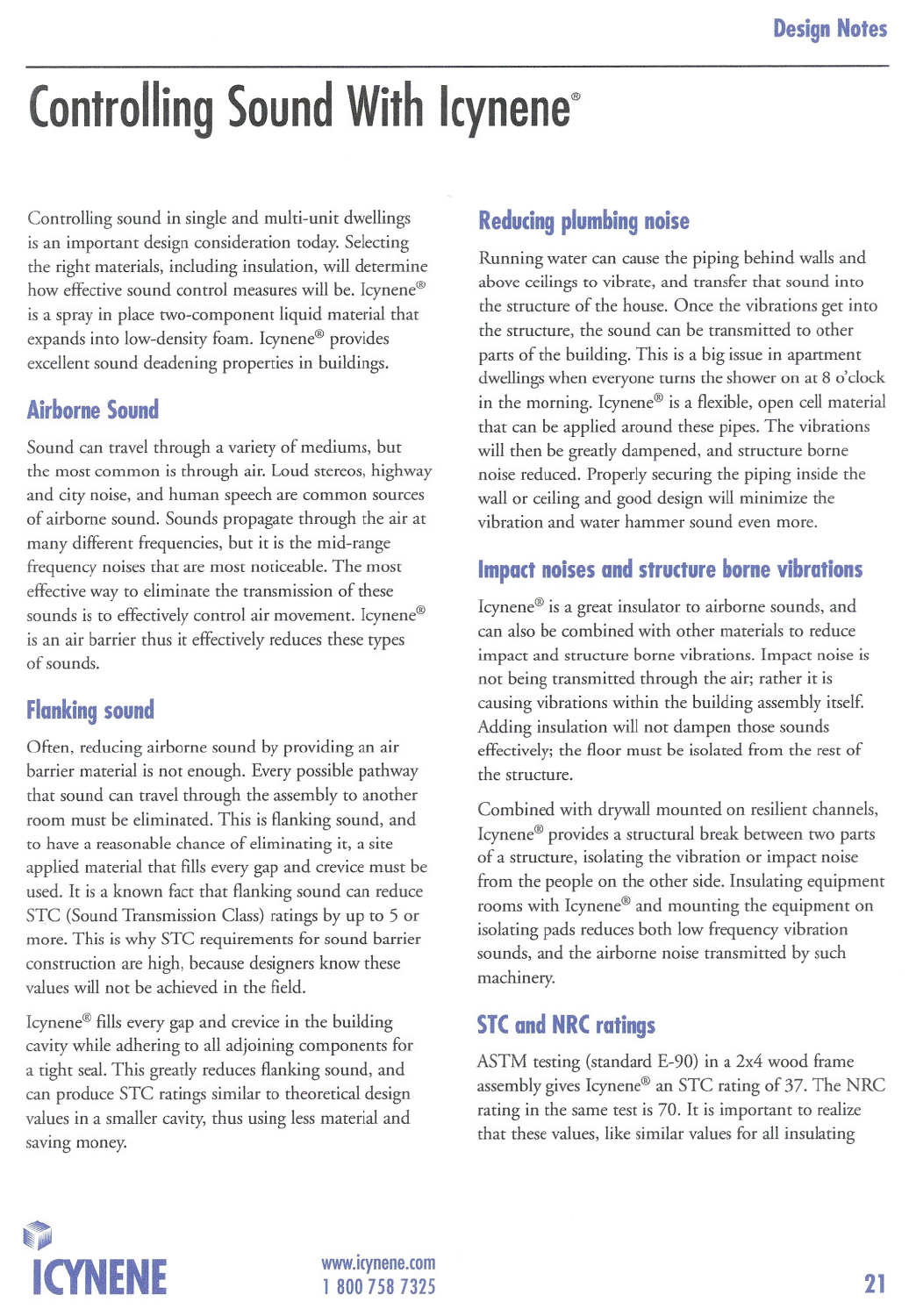materials, are obtained in ideal laboratory conditions. It is commonly accepted practice to reduce these numbers by 5 or more to more accurately simulate field conditions. The quality of installation is the main determinant to producing an effective sound barrier.

Icynene@ is a site applied material that adheres to most building substrates. In practice, Icynene<sup>®</sup> performs better than most pre-manufactured batt-type materials, since the material is custom installed for each project. By completely sealing every cavity in a wall or ceiling, Icynene's<sup>®</sup> STC and NRC ratings obtained in laboratory conditions are close to what is achieved in the field, since flanking paths are eliminated. Further reduction in sound transmission can be achieved by adding mass to the wall or ceiling. Every doubling of mass will reduce the STC by 6 dB. Since Icynene® is a low density, lightweight material, adding gypsum board or drywall to a sound barrier is an easy and effective way to significantly increase STC values.